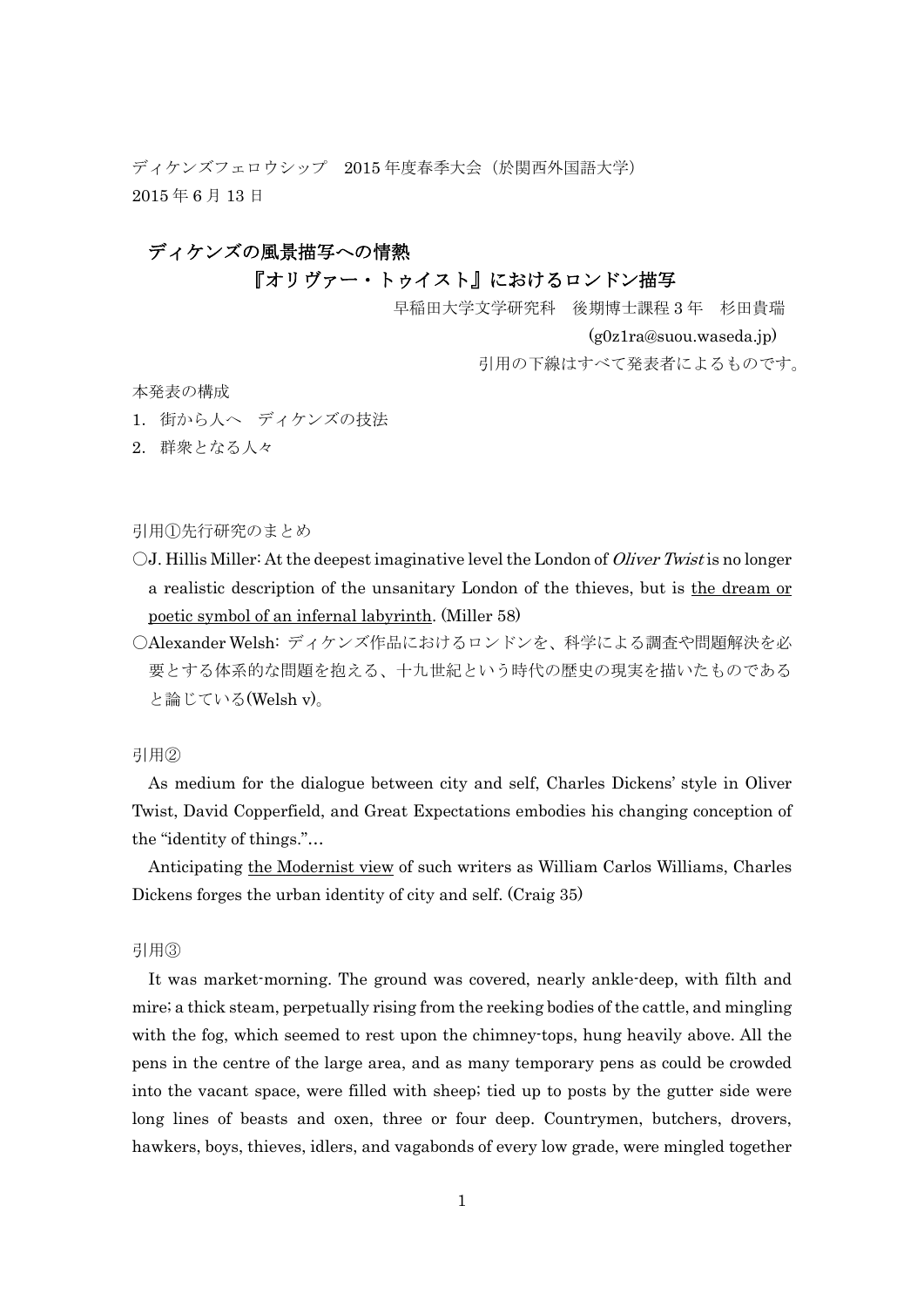in a mass; the whistling of drovers, the barking dogs, the bellowing and plunging of the oxen, the bleating of sheep, the grunting and squeaking of pigs, the cries of hawkers, the shouts, oaths, and quarrelling on all sides; the ringing of bells and roar of voices, that issued from every public-house; the crowding, pushing, driving, beating, whooping and yelling; the hideous and discordant dim that resounded from every corner of the market; and the unwashed, unshaven, squalid, and dirty figures constantly running to and fro, and bursting in and out of the throng; rendered it a stunning and bewildering scene, which quite confounded the senses. (Oliver Twist164)

#### 引用④

They walked on, for some time, through the most crowded and densely inhabited part of the town; … A great many of the tenements had shop-fronts; but these were fast closed, and mouldering away; only the upper rooms being inhabited. Some houses which had become insecure from age and decay, were prevented from falling into the street, by huge beams of wood reared against the walls, and firmly planted in the road; but even these crazy dens seemed to have been selected as the nightly haunts of some houseless wretches, for many of the rough boards which supplied the place of door and window, were wrenched from their positions, to afford an aperture wide enough for the passage of a human body. (Oliver Twist 37-8)

### 引用⑤

The appearance presented by the streets of London an hour before sunrise, on a summer's morning, is most striking even to the few whose unfortunate pursuits of pleasure, or scarcely less unfortunate pursuits of business, cause them to be well acquainted with the scene. There is an air of cold, solitary desolation about the noiseless streets which we are accustomed to see thronged at other times by a busy, eager crowd, and over the quiet, closely- shut buildings, which throughout the day are swarming with life and bustle, that is very impressive.…

Another hour passes away, and the day begins in good earnest. The servant of all work, who, under the plea of sleeping very soundly, has utterly disregarded 'Missis's' ringing for half an hour previously, is warned by <u>Master</u> (whom Missis has sent up in his drapery to the landing-place for that purpose), that it's half-past six, whereupon she awakes all of a sudden, with well-feigned astonishment, and goes down-stairs very sulkily, wishing, while she strikes a light, that the principle of spontaneous combustion would extend itself to coals and kitchen range. (Sketches by Boz 47-9)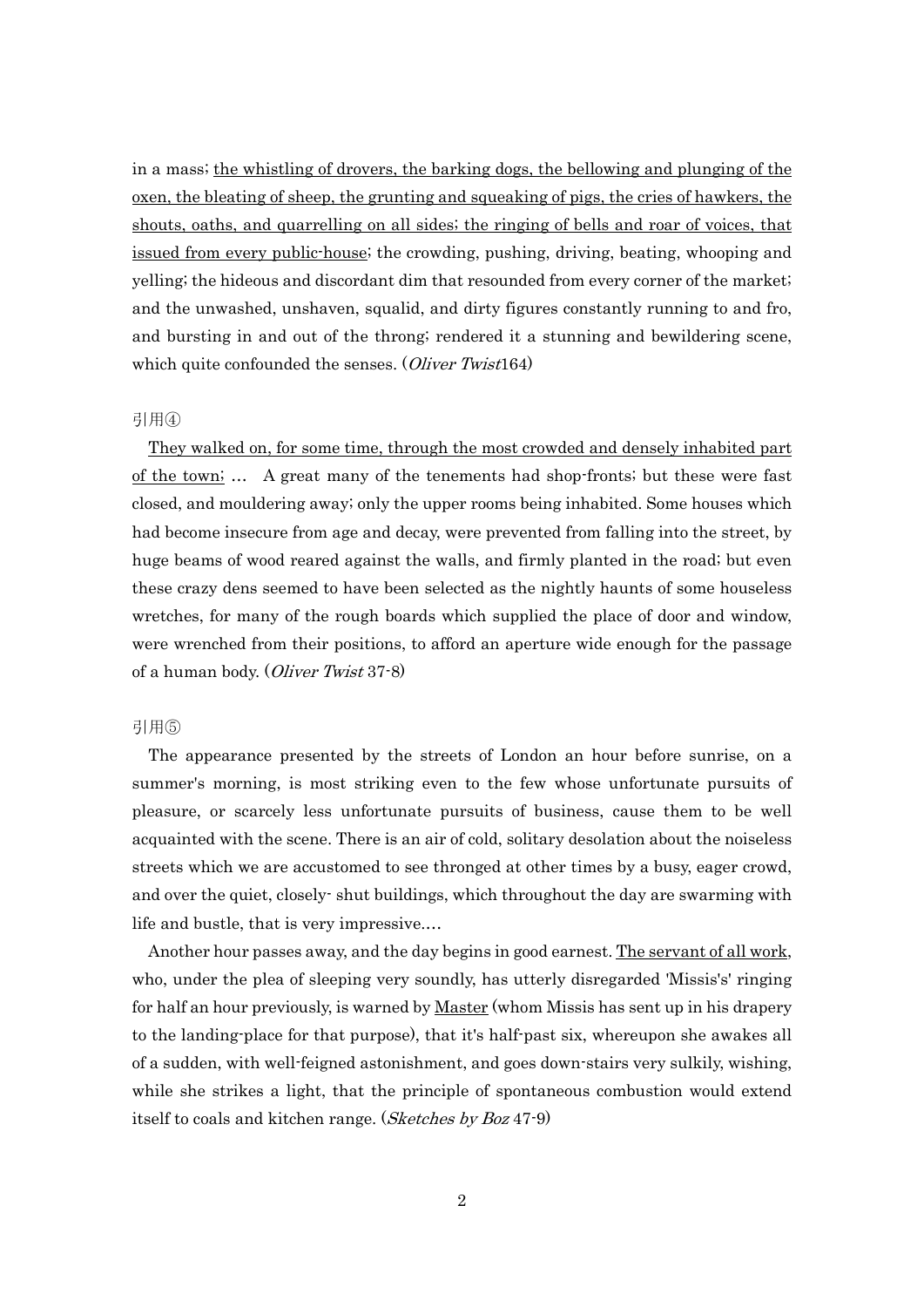### 引用⑥

 Perhaps, though, the opposition between descriptive stasis and narrative progression is exactly what the Sketches by Boz works to overcome. (Garcha 2)

## 引用⑦

住民自身の顔には、彼らが吸い込んだ毒々しい空気の恐ろしい影響が表れている。皮膚が羊 皮紙のように白く、消化不良や血行障害や慢性中毒症の患者特有の皮膚の冷たさを示して いるが、さもなければ、頬が肺結核患者のように紅潮し、眼は虚ろで、彼らが熱のせいで消 耗し、身体機能全体が衰えていることを示している。顔色が土気色のものも何人かいて、目 が落ちくぼみ、目の周りは黒く隈取られ、住まいを満たす空気中の硫化水素を血中に取り込 んでいるのが分かる。(メイヒュー 六)

## 引用(8)

We are very fond of speculating as we walk through a street, on the character and pursuits of the people who inhabit it; and nothing so materially assists us in these speculations as the appearance of the house doors. (Sketches by Boz 38)

### 引用⑨

He [Boz] represents London through its people, rather through geographical descriptions, and notes the performances in Londoner's everyday life. (Wilkinson 2)

### 引用⑩

'Stop thief! Stop thief!' The cry is taken up by a hundred voices; and the crowd accumulate at every turning. Away they fly: splashing through the mud, and rattling along the pavements; up go the windows; out run the people; onward bear the mob; a whole audience desert Punch in the very thickest of the plot; and, joining the rushing throng, swell the shout: and lend fresh vigour to the cry, 'Stop thief!' Stop thief!' (Oliver Twist 74)

### 引用⑪

There were lights gleaming below, voices in loud and earnest conversation, the tramp of hurried footsteps – endless they seemed in number – crossing the nearest bridge. (Oliver Twist 409)